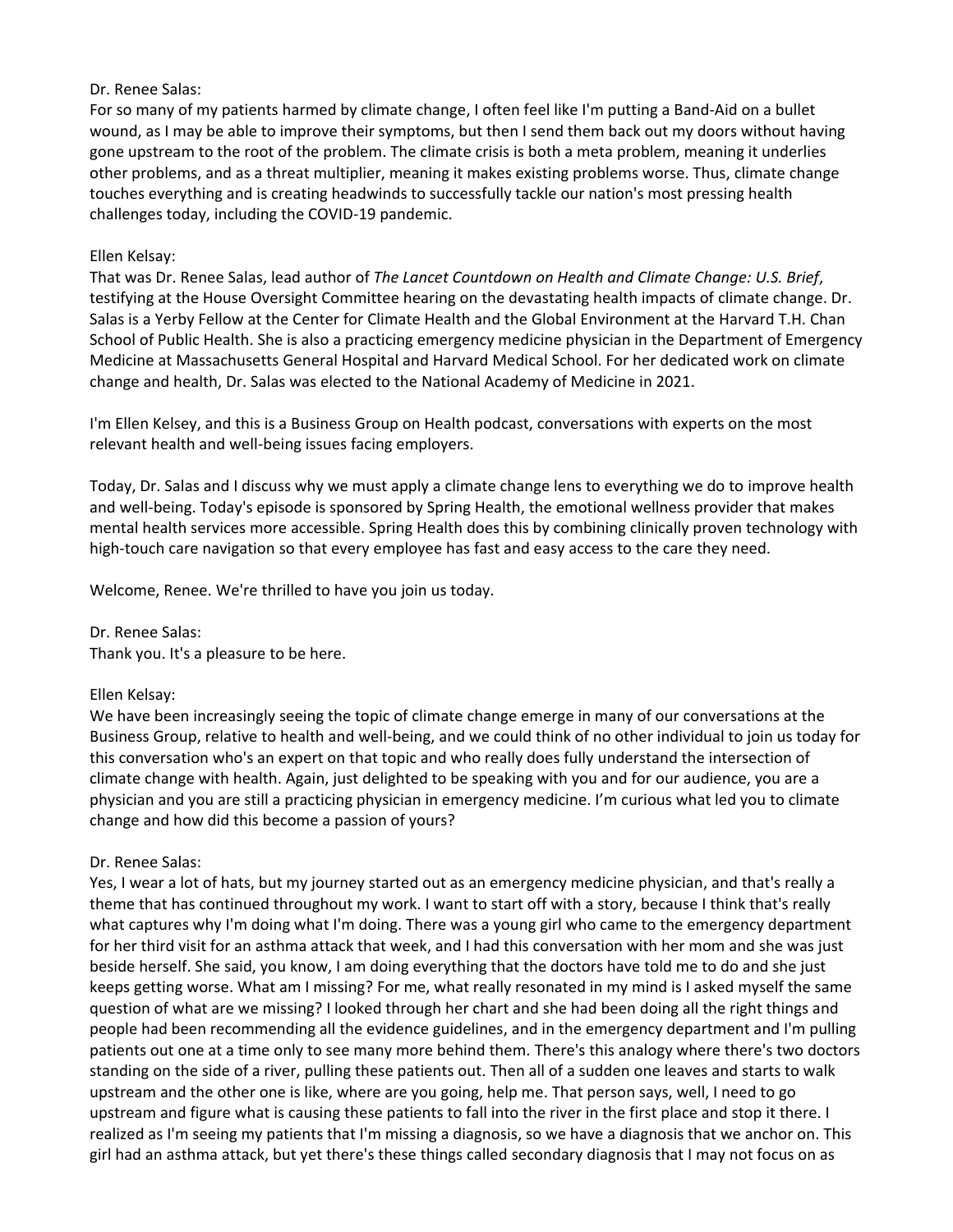much in the emergency department, because we're really focused on what that patient came in for, but really, secondary diagnosis are just things that make it harder for me as a doctor to either manage or prevent whatever that primary thing is.

When I looked at this patient, I realized the pollen levels were enormously high and it was driven higher because of climate change. She also lived next to a highway and there was a lot of air pollutants that are caused by burning the fossil fuels that were causing her to not be able to manage her disease. Once we make that diagnosis of climate change, then we realize we have to walk upstream in order to get to treat that issue. So it's not as easy as me writing a prescription, but it's equally important. In short, I spend my day running up and down the river, but it's all interconnected because climate change is a diagnosis.

# Ellen Kelsay:

I'm curious, and that's a really good and enlightening personal example of that child who came in with asthma three times in a week, has that changed how you practice or the questions that you ask now to get a better handle of, well, what is their living situation, what might be going on at the home beyond just kind of the presenting case and the medical data that's right in front of you?

# Dr. Renee Salas:

Completely, and I think in a perfect world, I'd love to sit and do detailed histories with my patients. Unfortunately, usually the pace of an emergency department shift doesn't allow that enormous detail, but I think more and more people are recognizing this and doing this in the office. For example, primary care doctors are uniquely served to be able to address some of this. But, a hundred percent. Oftentimes I feel like I'm just putting a Band-Aid on a bullet wound and then sending the patient back out into the very environment that's making it impossible for them to manage their disease and for me to help them. So the only way that I can truly embrace my commitment as a doctor, which is to improve health, prevent harm, and advance equity, is to act on these upstream problems like climate change.

### Ellen Kelsay:

You also refer to climate change as a threat multiplier. What do you mean when you use that phrase and can you give us some examples?

# Dr. Renee Salas:

Yes, really climate change is sometimes what we call a meta problem. I mean it underlies other problems, but it also is that term a threat multiplier, which all it means is that it makes existing problems worse. That's really the take home point. The reality though of that is that climate change really touches everything that's important to us. That's so true in my job and I see that first and foremost. Let's talk about a concrete example. We know that structural racism led to redlining, so that caused blacks to live in certain neighborhoods and those neighborhoods tend to have a lot more concrete and man-made material. Any of us who've ever stood on a really hot day and we've stood in a park under a tree or we stood in the middle of a parking lot with nothing but cement, know there's a really stark difference between those two temperatures. In fact, it can be 15 to 20 degrees difference between what we call these urban heat islands and really vegetated places with shade. Climate change then is making these situations for people who live in these areas much worse. There's this existing problem, but now we have even more intense heat because heat waves are becoming more frequent, they're more intense, and they're lasting longer. That has widespread implications for health.

### Ellen Kelsay:

Oh, for sure. You mentioned extreme heat. I know there have been many various instances of climate change that have really risen to the forefront and are, I think, underscoring and driving home this connection between climate change and health, and certainly that is one that is very obvious. Can you give us an overview of really the state of climate change in the U.S. and globally, and in addition to extreme heat, what else are you seeing that's concerning?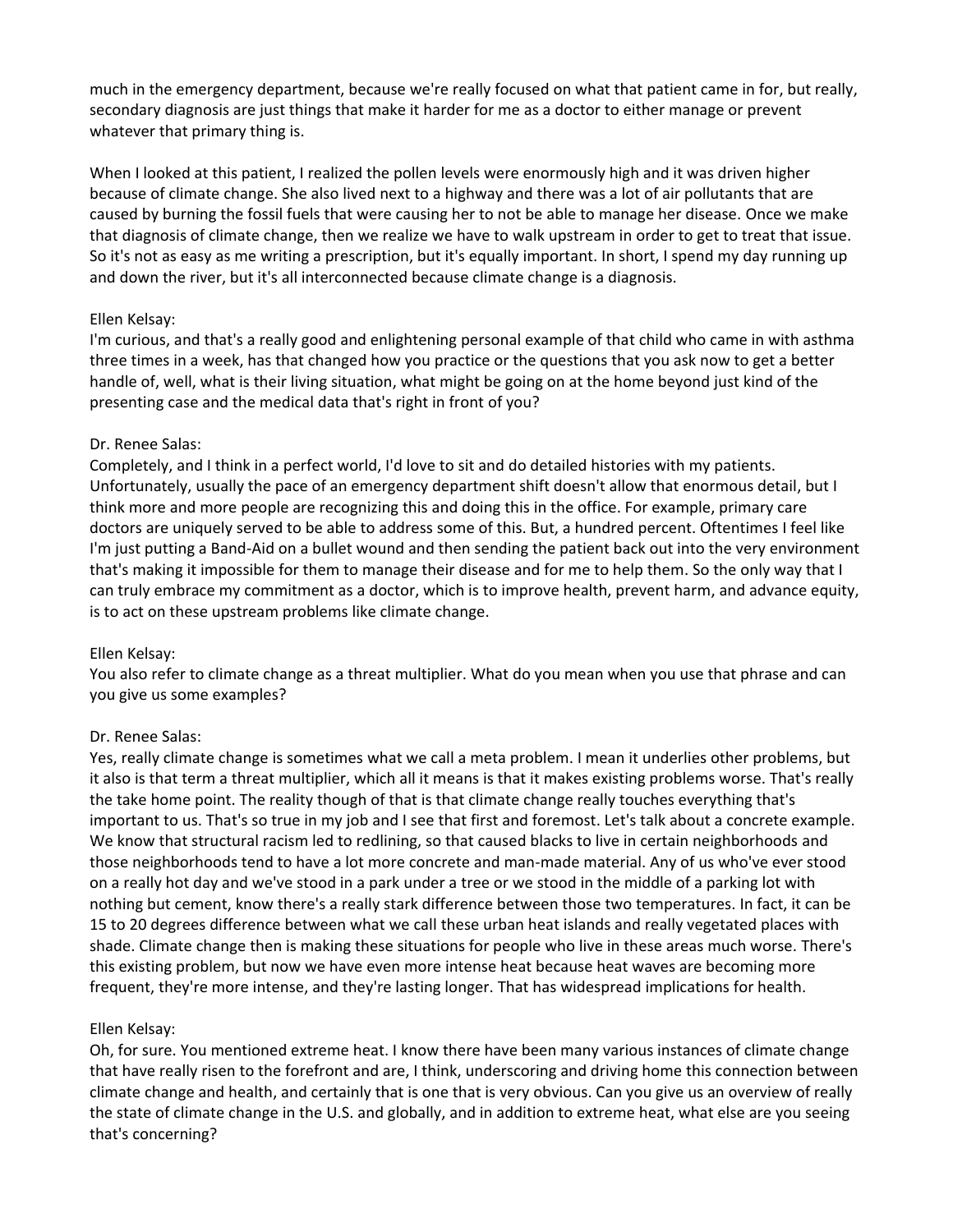The most stark example for extreme heat is what happened out in the Pacific Northwest in June of last year. This was an unprecedented heat wave and climate scientists actually deemed that it would've been virtually impossible without climate change. It was 116 degrees Fahrenheit in Portland, Oregon. That would be hot for where I live, let alone for an area that is historically much cooler. You're right, as these events become more pronounced, it's knocking any rose-colored glasses that people may still have on about the fact that climate change is here and now, and we are the faces of it. It's not polar bears and icebergs. As far as the states, when we think about climate change, we compare the temperature of the earth now compared to what it was back before the industrial revolution, when we started burning fossil fuels. It is now about 1.1 degree Celsius warmer. The goal of the Paris Agreement, countries came together to say, let's act on this. Our goal of that is to try to keep temperatures to well below 2 degrees Celsius, and the ultimate goal, from my standpoint, is obviously to not go anywhere above where we are right now, because we're already seeing health impacts at 1.1 degree Celsius. But 1.5 has sort of been thrown around as this ideal number, again, not ideal from a health standpoint, but that we can maybe have a chance to try to keep temperatures below that. But right now we're on track to actually hit that potentially in the next two decades. So really the time to act is not now, because we have to cut our emissions in half by 2030 and then get to zero by 2050. I think about it like a patient is crashing in front of me and we have to do everything we can and that's where we are right now.

#### Ellen Kelsay:

I know also in preparing for this conversation and speaking with you previously, the effect of wildfires, as an example, and the Dixie fire, and you spoke about the effects of that fire and the smoke then that cascaded across the entirety of the country all the way over to Maine and what that did to the air quality in places like New York City and that patients were presenting, in other parts of the country, with persistent cough and respiratory issues related to perhaps the wildfires that happened on the other side of the country. I think sometimes people see these events as being localized to a community or a certain region of the country, and they're not necessarily connecting the dots to say that there's a cascading effect that may be invisible to them, but does actually manifest itself in real health issues to people, as I said, on the other side of the country and in the example you provided earlier, which was so fascinating to me and really hits home. I hadn't connected the dots quite as directly as you did in that very example.

### Dr. Renee Salas:

Our fates are bound together in this and it, I think, can help people see that when we are able to point out examples, like what you just highlighted, where what is happening halfway across the country may seem distant, but we are bound together and it's an indicator of a far greater problem. Even the Northeast here, I was seeing a haze from the fires, and I have a lot of friends and family that live out West and had been getting updates. Obviously, the pictures there almost looked apocalyptic at points with the hazy orangish sky. These types of things, again, sort of off the rose-colored glasses and give us a foreshadowing of what's to come, in increased intensity if we don't act now. All is not lost. We still have an ability to do something. I don't want people to turn off the podcast because they don't want to get depressed. There's things we can do and the time is now. In some regard maybe we need these examples to really make it clear to us what's at stake, and what's at stake is our health, the health of our loved ones, and having a society that is thriving in a way that we all are joined to gather in a common vision for.

### Ellen Kelsay:

I'm glad you said that. We will get to this in the conversation. We close on notes of optimism and things that people can actually do to improve the situation, so we will get to that. It is not all doom and gloom and there is hope, glad that you said that and hopefully people are still listening because we're going to get to that in a little bit. We talked about some of the more obvious health effects of climate change, whether it be extreme heat or the wildfire example, but there are so many less obvious examples and effects of climate change on health. I wonder if you could maybe walk us through some of those. I know there's water quality, there's a supply of food and crops. Give our audience a flavor of some of the items that are just as important, but maybe a little less obvious.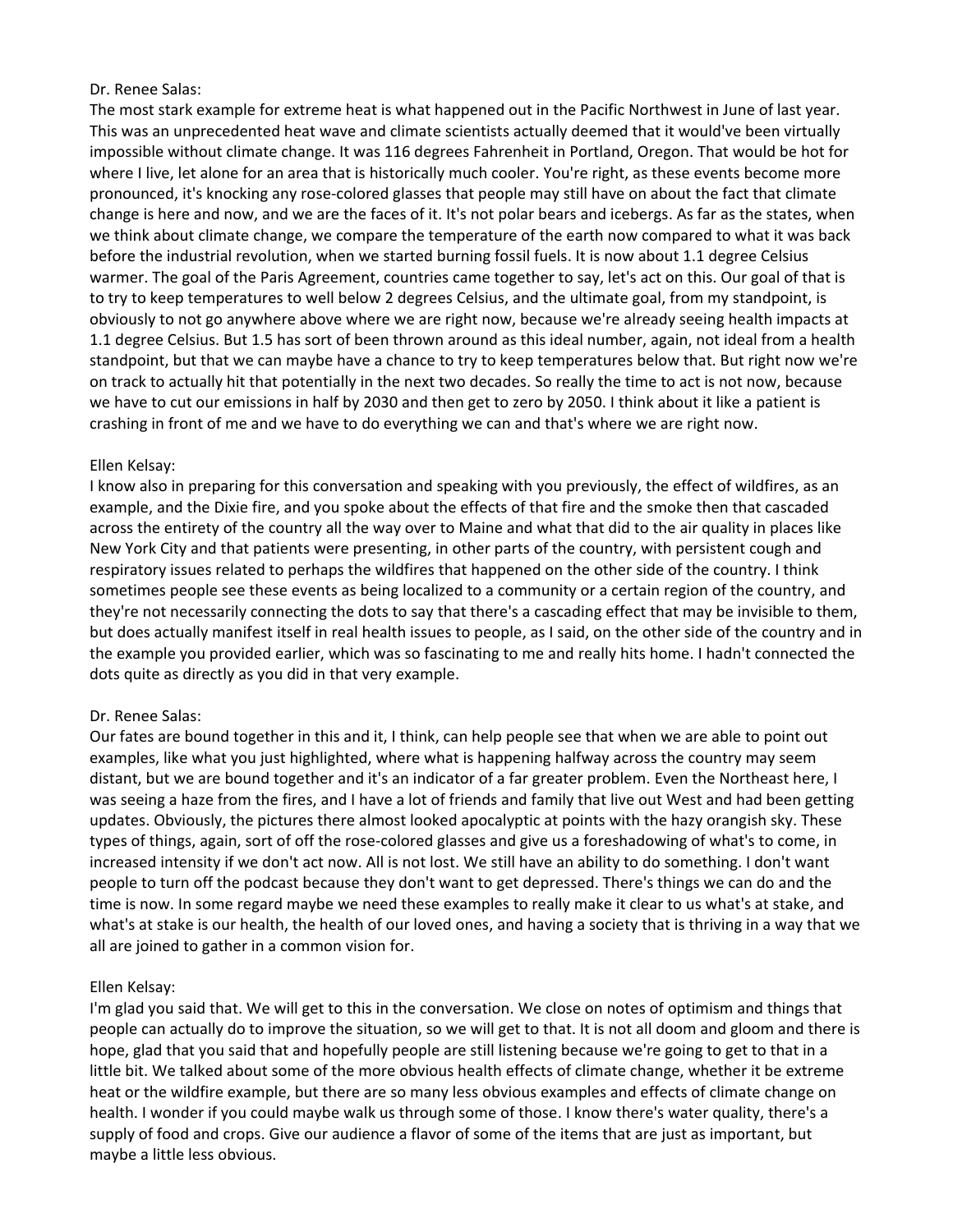How much time do you have? How long is this podcast? It's really broad and I'll just break it down initially into ways I think about it and then give a few examples. Again, we could talk about this all day, and trust me, I have, but now is not the time. First off is, just to what you said, there are really direct impacts, but then there are these sort of indirect insidious impacts that are less clear, but I think these connections are so important because the reality is that climate change is affecting everyone's health in some way. Again, it can be as minor as you had a cough for a couple days because you had poor air quality because of wildfire smoke that traveled across the country. That's minor. But it is all the way to individuals who have really severe illnesses and are hospitalized and even die as a result of climate change.

There's actually a study where the science is really evolving to where we're able to see exactly to what degree climate change contributed to health outcomes. This study actually found that a third of heat-related deaths in cities across the U.S. in the 1990s and early 2000s are attributable directly to climate change. That means that this heat was extreme enough that it actually led to deaths that wouldn't have happened if climate change wasn't happening. People are already making these connections and people are already having really severe impacts. But then as we think about the insidious ones, I think about it in exposure. Obviously depending on where you live, there's different ways that climate change is harming your health. Drought is another extreme event, but it actually is contributing to this disease called valley fever, which is a fungus that can cause illness. Food impacts, actually crops, are less nutritious because of climate change. Which for most individuals may not impact their day to day, but as we think about those across the world, again, we're all bound together in this common fate, for some of those that's really important. We think about water impacts, that actually the diseases that can cause vomiting or diarrhea, that nearly all of them are sensitive in some way to climate change, and that sensitivity just means that climate change is impacting how they are presenting themselves. There's vector borne diseases. Ticks and mosquitoes are obviously the way in which they're living in environments and where they're living is very different, so longer seasons or new locations, which means that diseases that they transmit, whether we're thinking about Lyme disease or West Nile, those are also going to be different. Then thinking about the social impacts. These extreme events displace people and for health care that has significant implications, because I can't imagine someone who would have a harder time improving their health than someone who's torn away from their home doctor and their home health care system.

Then there's sort of two other buckets I just want to touch on and that's that the health care system is actually disrupted because of climate change. Thinking about power outages or supply chain disruptions. One example is intravenous sailing, which is literally water in a bag, right? If we think about all the things we need in medicine, it's probably one of the most simplest, but over 50% of that was produced in Puerto Rico. After Hurricane Maria, which has been shown to be more intense because of climate change, because climate change is making hurricanes wetter and slower and more intense, that they had shortages. I literally was handing patients cans of Gatorade in my emergency department here in Boston, Massachusetts, if you didn't meet certain criteria. And then the last sort of bucket is what is air pollution, and that's just really trying to step back and realize that the burning of fossil fuels is also creating air pollution, in addition to driving climate change. But then that's a good thing in the sense that if we can transition away from fossil fuels, that actually improves air pollution in the short term and will begin to improve health now.

### Ellen Kelsay:

Wow, the magnitude and extent is unreal. I know you just scratched the surface there and you didn't even mention mental health, which I wanted to ask you about. We know that there's a direct impact on mental health. Can you share a few words about that?

### Dr. Renee Salas:

Yes, I think there's no doubt that mental health is impacted. If I put my researcher hat on, again like we talked about, I wear many hats, it is a harder thing to really be able to quantify. Our current understanding is like an iceberg and I, again, acknowledge the irony of that visual. What we see is, I think, just what's above the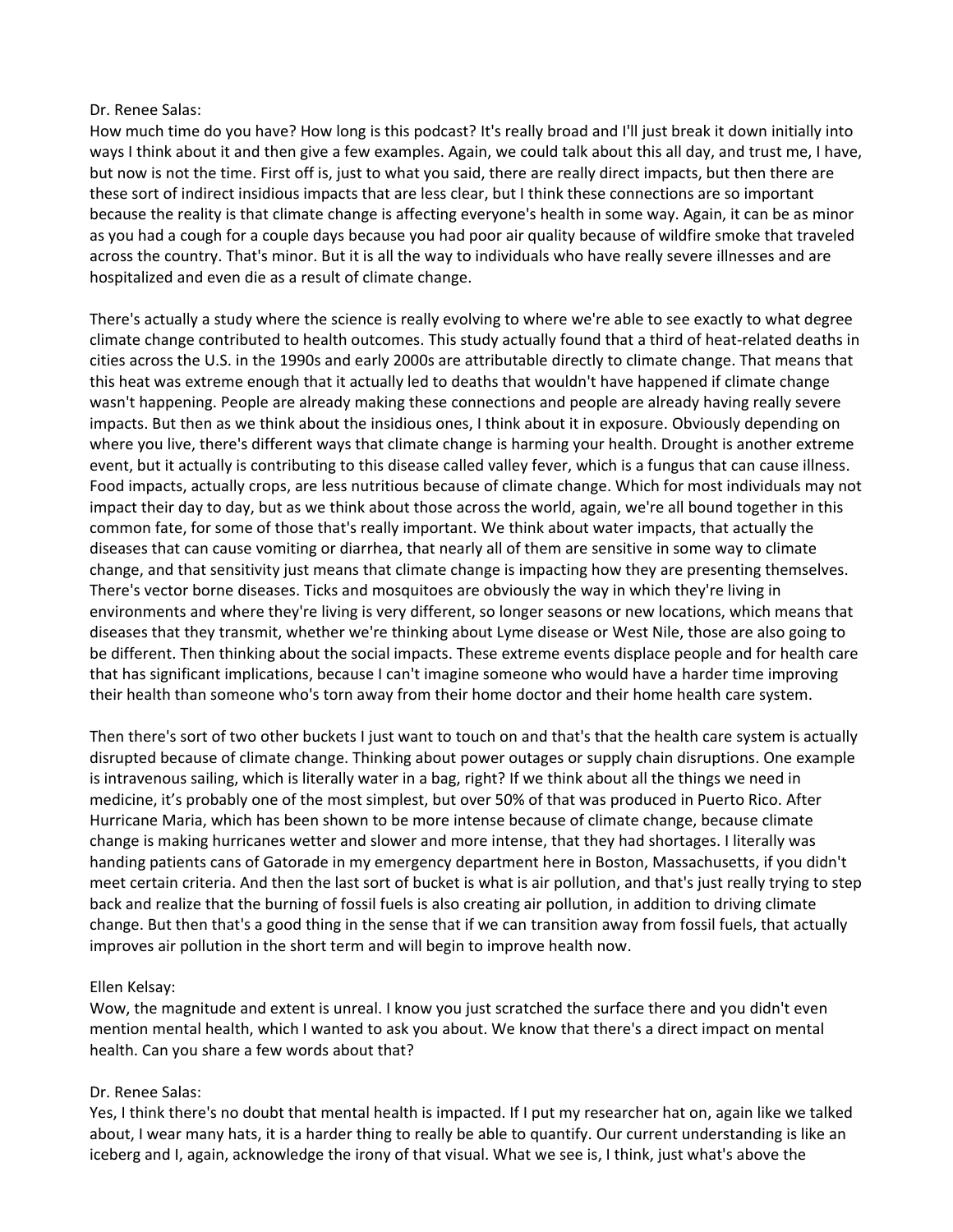surface, but I think the true connections to the mental health burdens is that largest mass that's underneath. But already research has shown links between higher temperatures and worse mental health, including increased suicide. More work needs to be done to really tease that out, and so oftentimes we find these associations and then have to dig into them more and digging into them more is really important because it helps us figure out what we can do about it. If we can figure out how these things are linked, then we can figure out how we can intervene.

#### Ellen Kelsay:

I would imagine the answer to my next question is going to be everybody, but who is affected by climate change, and if you had to speak in terms of buckets of populations, who perhaps is more acutely affected by climate change, knowing that probably none of us are able to avoid the effects. We're all going to feel it. We all do feel it, but who in particular are the groups of people that we should be especially concerned about?

#### Dr. Renee Salas:

Well, you answered it for me. Yes, I will say everyone's health is impacted to some degree and obviously there's a continuum along which people reside in those impacts, but just like I have yet to meet anyone that I cannot connect climate change to something that's important to them or connect it to their health, the same thing is that vulnerability really is also a spectrum. So I like to think about it in three buckets. You'll notice three is another theme of mine. I think the first bucket is recognizing that some people are more exposed. If you are a construction worker that works outside, then of course you're going to be much more exposed to the elements, like hotter temperatures, than someone who works inside in an air-conditioned office, or I guess more likely these days, an air-conditioned home.

Then there's also the fact that people are more susceptible. Now, all that means is that some people are just more at risk and that can be because you're young, so children are more vulnerable to certain aspects of climate change, especially we'll use heat as another example, but so are the elderly. As we age, our ability to sort of regulate our body temperature is altered. Those who have other medical problems, can make people more exposed, if you have existing heart, lung, kidney issues, for example. Then medications that we take, again tying back to mental health, there's certain medications that help treat depression or other issues, but those also can have implications for regulating your temperature. There's that sort of category around susceptibility, and then there's also the ability to adapt. So those who have less resources are not able to protect themselves as well and I think that's true for so many issues facing communities across the U.S., but it's especially born true here in climate change. The statistic that we reported on last year and it said 91% of people in the U.S. have access to air conditioning. We focused on that because we really dove in to realize that access does not actually mean that people's health is protected from heat, because you may not have money in order to run the air conditioner. I don't know about you, but for me my air conditioning bill makes for very high electricity bills. Not everyone is able to protect themselves in the same way.

### Spring Health

Everyone has their ups and downs, but studies show more people are experiencing stress, depression, anxiety, and burnout than ever before. Poor mental health affects everything, from your relationships and energy levels, to your ability to keep on top of things at home and at work, and it can be difficult to get support when you need it the most. I'm April Koh, CEO and Founder of Spring Health. We believe everyone should have easy, convenient access to personalized mental health care, whether it's talk therapy, relationship counseling, recovery programs, or mindfulness exercises, mental health services are clinically proven to improve employee well-being and productivity and decrease dissatisfaction and turnover. Visit<https://springhealth.com/> or contac[t partnerships@springhealth.com](mailto:partnerships@springhealth.com) to learn more.

### Ellen Kelsay:

Well let's transition to the optimism and the things we can do portion of the conversation. At a high level, what recommendations have you or others proposed that can address the impacts of climate change on health?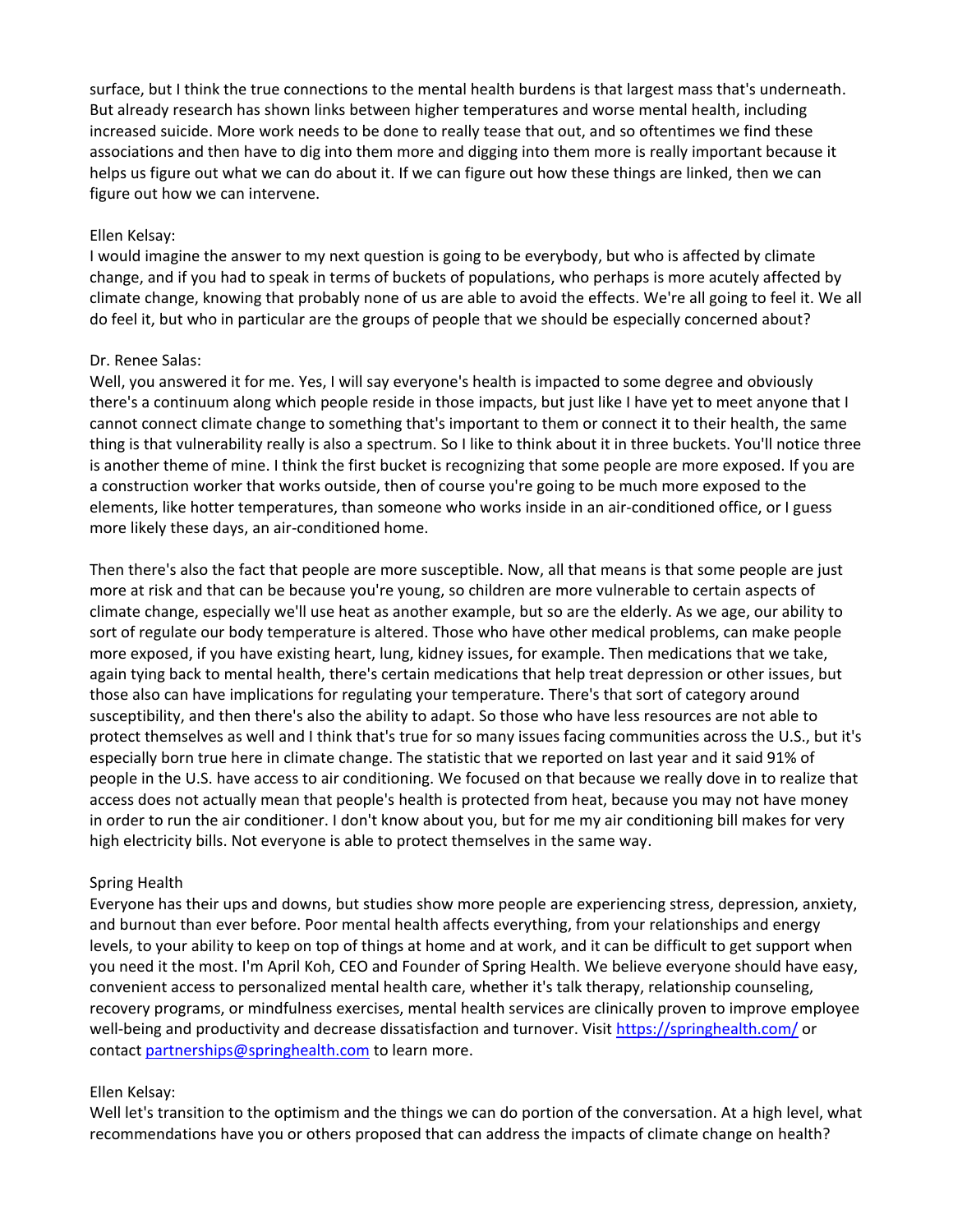First and foremost, we have to get fully upstream and get to the root cause. The burning of fossil fuels was essential for us to build our society to where we are now, but we have healthier, safer solutions now. We need to equitably move to those, because it will create better air quality for all of us, especially for those who live closer to the sources, which tend to be those who are already more vulnerable. We need to make sure that we address sort of these aspects throughout every part of our society. We have the solutions and the technologies we need. We just need the will to do it. That's the ultimate prescription for health from a climate change standpoint, because it gets to the root cause and it prevents the issues at the very start. We also recognize that we are already experiencing health harms from climate change today, and there is going to be continued warming. Even if we were able to snap my fingers and stop all the missions right now, which trust me I wish I could, of course then I'd have to go find something else to work on, but we have to think about the optimal ways in order to protect individuals and populations. That's really work that colleagues and myself from across the country and world are working on, because we want to find ways that in your doctor's office you can learn how to protect your health and your doctor can work with you to do that. We also need to do that for communities from a public health standpoint. Whether we're trying to prepare our health care systems or our public health systems for climate change or the next pandemic, it's again, all interconnected and we can create these resilient ways to protect health that make us safer for any challenge in the future.

### Ellen Kelsay:

You just mentioned your colleagues here in the U.S. and around the world, and I know you were recently, just this past Fall, at the Glasgow Climate Change Conference. I would love to hear your thoughts on that conference and how did you feel leaving it?

#### Dr. Renee Salas:

I often say one word resolute, or I guess another term determined. We need to treat this like a crashing patient. Again, that's my analogy, because it's tied fundamentally to how I approach things and my skills and framework from the emergency department really resonates through this work. From my standpoint obviously, we need to do everything across the entire continuum of action now, because again, we have this decade in order to act and it's an enormous responsibility, but I think opportunity and what we do or don't do in this next decade, people are going to write about it in the history books. We have an opportunity for them to look back on what happened now and really say that we all stepped up together, hand in hand and marched forward. From a health standpoint, that is what inspired me most leaving COP26, is the health community is rising to the occasion. I often say we are a sleeping giant and we are awakening. There's been parts that have been active, but the full body is awakening. So this is just the beginning from a health standpoint, because we will not rest until we can optimally protect the health of our patients and our communities, and we are just getting started.

#### Ellen Kelsay:

That's encouraging; that's great. Well let's bring it home. What are the things that all of us, each and every single one of us, can do to make a difference?

#### Dr. Renee Salas:

Well, I have to channel a colleague that I've had the honor and privilege of working with and that's Katharine Hayhoe, who is a climate scientist. She says talk about it and I agree completely. I take it a step further, don't just talk about climate change, but talk about how climate change impacts your health and the health of your loved ones. That's what brings it home, right? I think we have seen on a scale that at least a generation hasn't witnessed in regards to how health is central to a thriving and functioning society. We have an opportunity to ensure that health can be protected in society going forward by acting on climate change. So, make it personal and make that connection to health. Talk about it with your loved ones, talk about it with those in decisionmaking roles that can actually begin to have some of that influence to make these bigger, widespread changes that we need. It's very important for us to make personal decisions, but we will never achieve the scale of change that we need to tackle this in time without broad transformative change. We can do it and I have no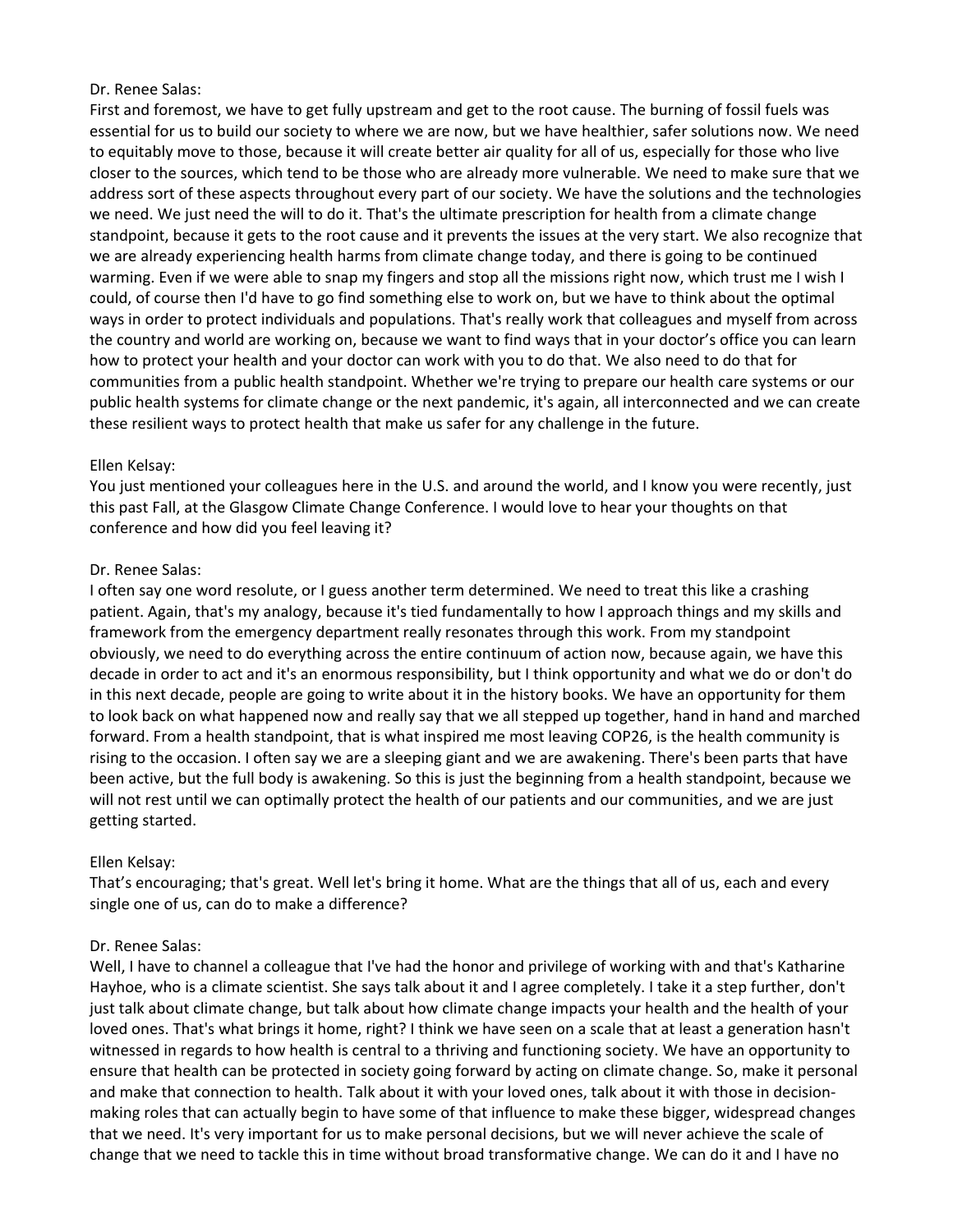doubt that we can also step forward and we will, and we're seeing that happening, but we have to talk about why climate change is personal.

#### Ellen Kelsay:

That's great. You know our audience largely are employers and their industry partners who are working day in and day out to improve the health and well-being of their employees and their families and many of them work for large corporations that operate here in the U.S. and around the world. They've got corporate goals around environmental sustainability, perhaps reducing their carbon footprint. They've got corporate social responsibility goals, but are there goals that you would recommend corporations and employers and their partners have around climate change specific to health and well-being and maybe even the programs that they offer to their employees and family members?

#### Dr. Renee Salas:

That's a great question. I think I will start out with a framework of how to think about this. I'm a photographer in my spare time, clearly not professionally, but I love the concept up of a lens and how you add a lens to your camera and then as you look around at the world, you see everything through that. Adding a climate lens means that you look and understand how climate change is impacting that issue or factor now and then how will it increasingly impact that in the future? I say, again, we can't optimally prepare for what we don't fully understand and that's really a driving force for a lot of my work and how can we create that evidence and data in order to guide our path forward? With a climate lens, I think from an employer standpoint one key thing that could be possible is really understanding that vicious cycle. We all have carbon footprints, right? We all have ways in which we're contributing to climate change. Making that connection, that contribution to climate change is creating a vicious cycle that is then harming your employees, the very individuals that you are developing programs to try to help protect. Then how can we stop that vicious cycle and actually by transitioning away from fossil fuels and embracing renewable technologies and other aspects are actually protecting the health of your employees. Then I think to your other question in regards to the actual programs, I'll throw out there sort of three ideas, but I think all of this is for framed around that initial concept I already talked about in regards to talking about climate change and how it impacts health. In addition to talking about it, could you provide information to your employees that's based off the latest science about how climate change is harming their health. I think that's where really recognizing how diverse the ways in which climate change harms health here in the U.S. really means that it may be a really tailored discussion, because there are different ways that individuals in Nebraska's health are impacted versus those in Washington and versus those in Maine. That is another drive of some forthcoming work we're doing to try to make that easy for people to get the latest science and understand what they can do to protect their health and the health of their employees. So providing that information. Second, is you can even go a step further and not just information, but actually sending out guidelines or providing materials that may help employees protect their health. For example, if wildfire smoke, I think is a key one that is really visible to so many, depending on where you live, but as we talked about, impacts people across the country. Air filtration systems in a house, for example, can help at least ensure that when people are home, that they can have better air quality. Unfortunately, we're all used to wearing masks now, for the most part, but masks can also help if people have to go out during high particulate matter, which is that particular type of air pollution that wild wildfires can produce. That can actually help make sure that your employees are not experiencing some of the health harms that can come from wildfire smoke. Obviously, you can move your way through all those different exposures we talked about, and more, to think about particular ways. I think that, first off, really makes that connection clear to health before climate change, but in addition, it also protects your employees, which is, I think, fundamentally what is a driver of these programs.

The third possibility, and again, I'm brainstorming here with you, is creating opportunities for people to connect within your institution around climate change. I think you brought up the really important aspect of the mental health burdens of climate change. I think there is nothing that is more therapeutic for climate anxiety than action and action can be as simple as talking about it or finding small projects that employees, especially with leadership and even as a corporation or as an institution can do, because if we are trying to